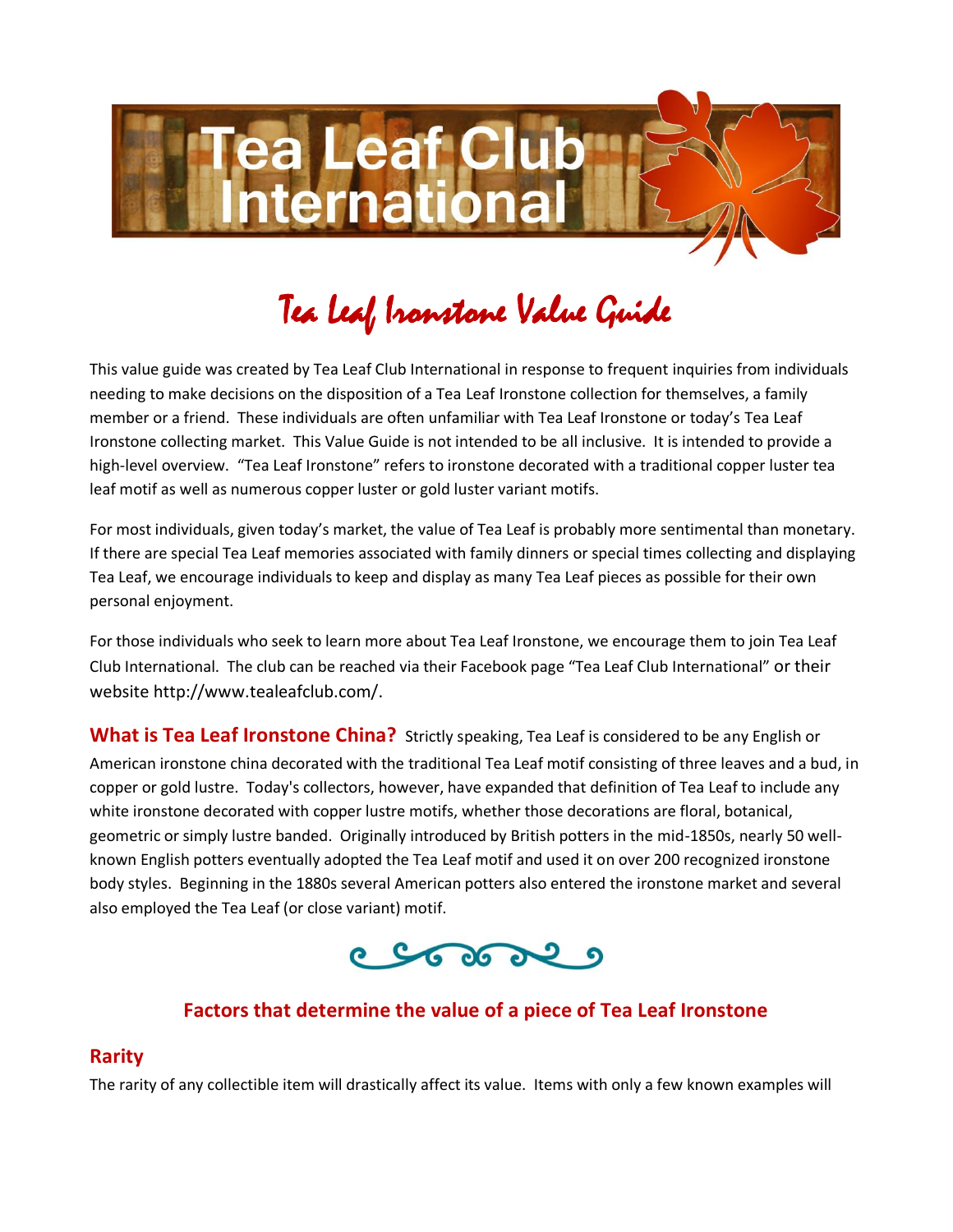naturally bring higher prices from collectors than items that you can buy by the box or that frequently appear for sale on online auctions.

## **Demand**

The second factor affecting the price of collectibles is demand. Even if you have an incredibly rare item, if collectors aren't competing to buy it, then the value will still be low. To achieve high prices, you need both rarity AND demand from collectors. Many people get hung up on the idea that something is rare without considering if there is anyone who actually wants to buy it. You'll sometimes see this on online auctions when someone has their "RARE" item priced at hundreds of dollars and it sits there for weeks or months without selling. Since 2008, demand for all collectibles, including Tea Leaf Ironstone, has dropped significantly which has impacted the value.

# **Body Style/Potter**

Collectors have varying reasons for why they collect given pieces of Tea Leaf. High end collectors love to see attractive designs. For Tea Leaf, design includes body style (pattern embossed in the ironstone) and motif (copper lustre decoration). Motifs include traditional Tea Leaf and Variants. Variants such as Pre-Tea Leaf and Teaberry are often more prized than traditional Tea Leaf. The most valuable pieces almost always have beautiful body style designs such as Laurel Wreath, Hanging Leaves, Chinese, Lily of the Valley, Basketweave, Feather, New York, Ceres, Fig Cousin, etc, They are often manufactured by Clementson, Edward Walley, Elsmore Forster and Anthony Shaw, but may be manufactured by other potters. There are pieces of Tea Leaf that have rather simple body styles but are still very valuable because of their rarity (Jumbo teapot) but those are the exception rather than the rule. Generally speaking, Tea Leaf Ironstone manufactured by English potters is more desirable than Tea Leaf Ironstone manufactured by American potters (with a few exceptions for rarity). Similarly, copper luster decoration is more desirable than gold luster decoration.

## **Condition**

As with all types of collectibles, condition is a key factor. For entry level items, it may make a difference whether the item will sell at all. The value of items in the entry level and mid level collecting categories are more significantly impacted by cracks, chips, hairlines, luster wear etc since it is relatively easy to find these items in near mint condition. Stained items can be cleaned, but once cleaned, hidden hairlines, cracks or repairs may become apparent so the value will most likely be impacted as the buyer is taking a risk. For very rare, one-of-a kind items, minor condition issues are considered but will not usually impede the sale of the item, especially if the buyer works with a reputable restorer.

## **Age**

Generally speaking, earlier Tea Leaf patterns are valued higher than later patterns, but this may be because earlier patterns have more ornate body styles and were not manufactured in the large quantities as later patterns so are more scarce. An Antiques Roadshow Appraiser once told me "I'm old, but that doesn't mean I'm worth anything". Age doesn't necessarily matter.

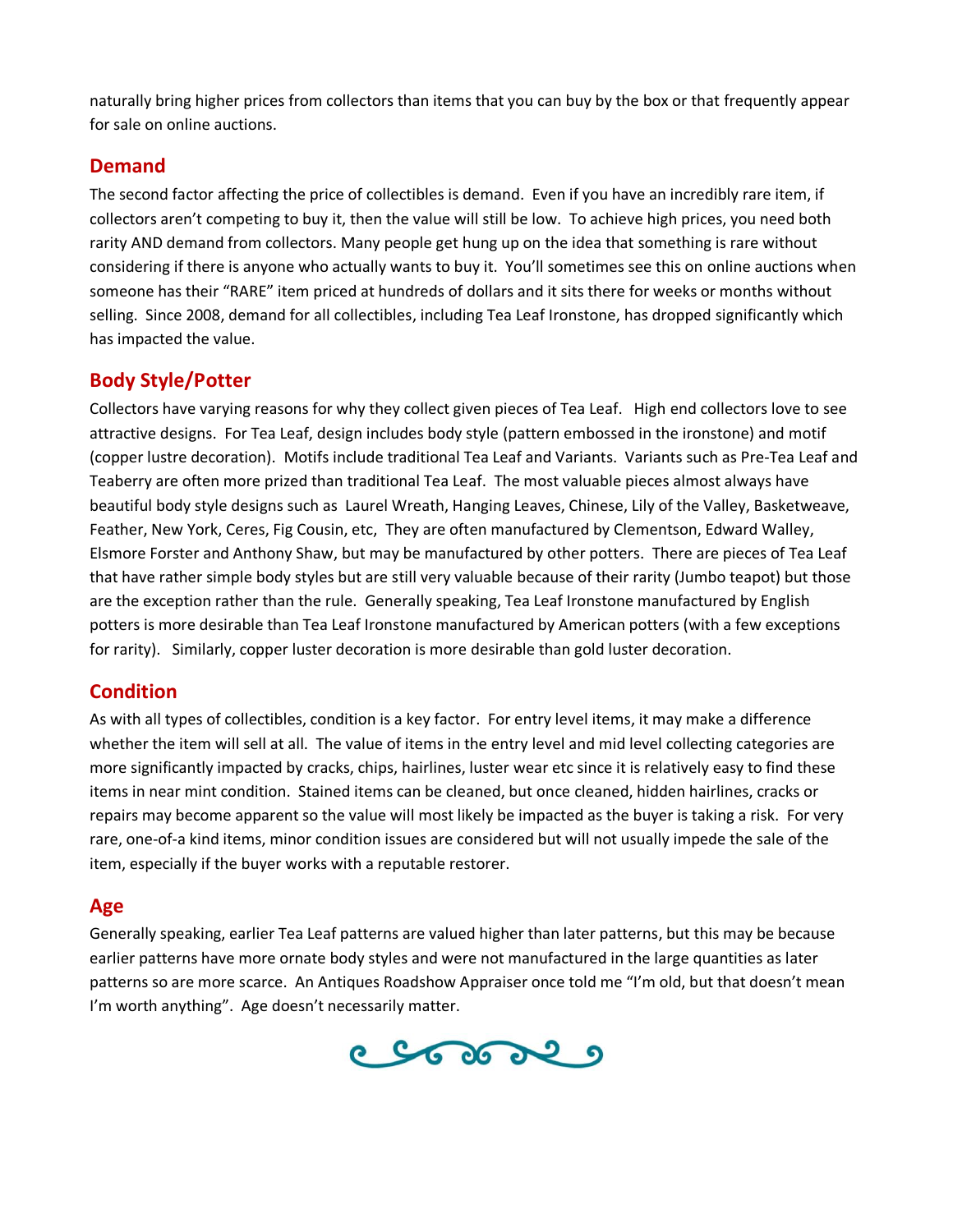# **Collecting Categories**

The collecting categories below will help you determine the general value of your Tea Leaf item.

### **Entry Level**

Entry level items usually sell for \$20 - \$50 each and many can be found for under \$5. Almost all entry level items are very common and easily available. Therefore, damaged items in this category have little or no value. Many collectors begin by inheriting items in this category and then expand their collections as they become more knowledgeable.

These items include less ornate plates, platters, covered vegetable dishes, cups/saucers (handled or handless), gravy boats, butter pats, nesting bowls, bone dishes, bakers, nappies (sauce dishes) etc. These items are often manufactured by Alfred Meakin, Mellor Taylor, John Edwards, Johnson Brothers, Furnival , Wedgwood, Wilkinson, and other potters.

Mid level items with condition issues or missing pieces (e.g. 2 pieces of 4 piece set) may also fall in this category. On the other hand, more desirable motifs, body styles and potters may move an item from Entry Level into the Mid Level category.

#### **Mid Level**

Mid level items often sell for \$50 - \$125 and include items that are somewhat scarce, have moderate demand or for whatever reason collectors are willing to pay elevated prices. These items include Tea pots, creamers, sugar bowls, covered butter dishes, egg cups, graduated pitchers, donut stands, 4 piece sauce tureens (base, lid, ladle and undertray), Ewers/bowls, chamber pots, tooth brush holders, shaving mugs etc.

Variants, more elaborate body styles and preferred potters mentioned on the prior page will generally command higher prices in this category depending on condition.

## **High End**

High end collectibles are those that advanced and experienced collectors are actively looking for. This usually means that these items are rare and don't come up for sale very often. The combination of rarity and demand drives prices up to hundreds and sometimes even thousands of dollars. To bring top prices, the items need to be in good condition with bright copper lustre and without significant damage. These items include Master Waste Jars, Hot Water Jugs, Brush boxes, Spittoons, Soup tureens, Punch/Posset bowls, Posset cups, Miniature egg cups, Child Tea Sets, Spoon warmers, Jardineres, Frog mugs etc.

Many members of Tea Leaf Club International fit into the advanced collector category. If you have a high end item for sale, we strongly recommend consigning your item to the annual convention auction. You will need to become a club member to do so, but the dues are very reasonable. As noted above, you can contact the club through their Facebook page "Tea Leaf Club International" or their website http://www.tealeafclub.com/.

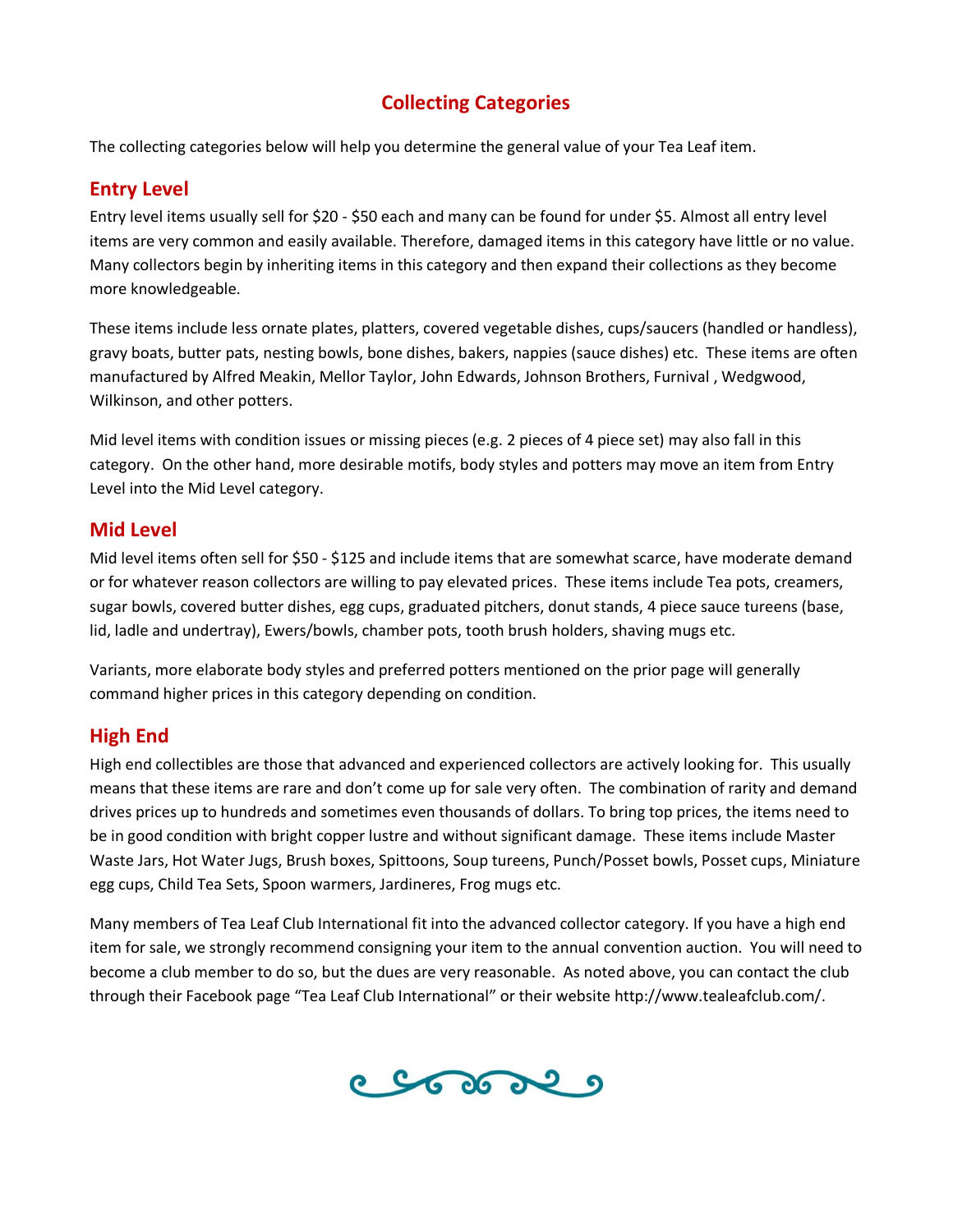# **Want to learn more about your Tea Leaf?**

Of course, the absolute BEST way to learn about Tea Leaf Ironstone China is to become a member of the Tea Leaf Club. Join with other collectors, read the newsletter, attend the national convention and regional meetings, and learn from our educational publications. The following printed materials are also available.

#### **"Handbook of Tea Leaf Body Styles"**

A project of the Education Committee of the Tea Leaf Club International, published in 1995 and updated in 2000 and 2006. Published by TLCI. Available for purchase from the Tea Leaf Club. Not a price guide.

#### **"Grandma's Tea Leaf Ironstone"**

By Annise Heaivilin, c. 1981, republished 1996 with no changes or corrections. Not a price guide.

#### **"American Tea Leaf: Manufacturers, Potters and Decorators"**

By Julie Rich, c. 1992, Published by Tea Leaf Club International. Available online.

#### **"Tea Leaf Readings"**

The Official Newsletter of the Tea Leaf Club International, available to Tea Leaf Club members



## **Examples of Tea Leaf Ironstone China**

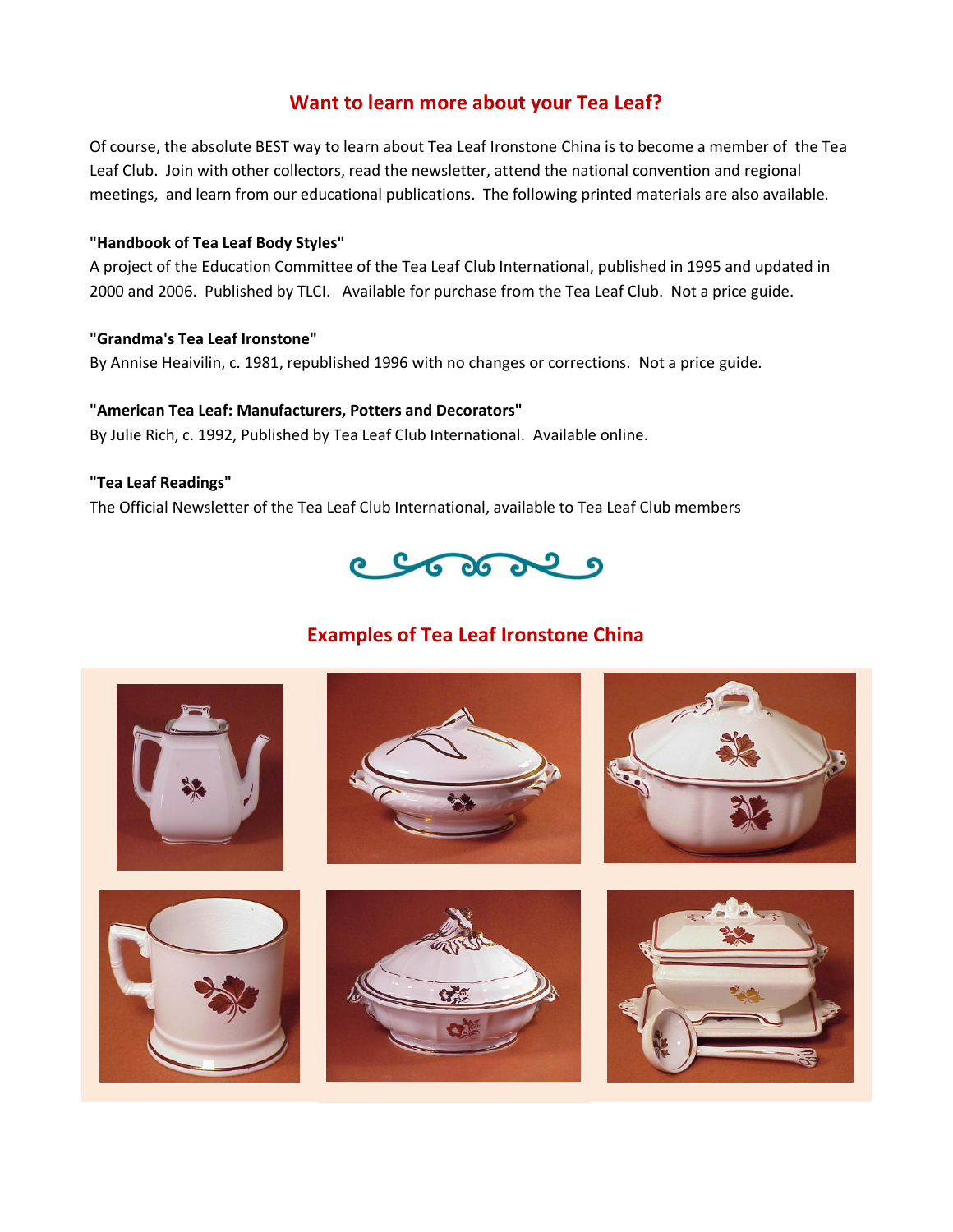























come